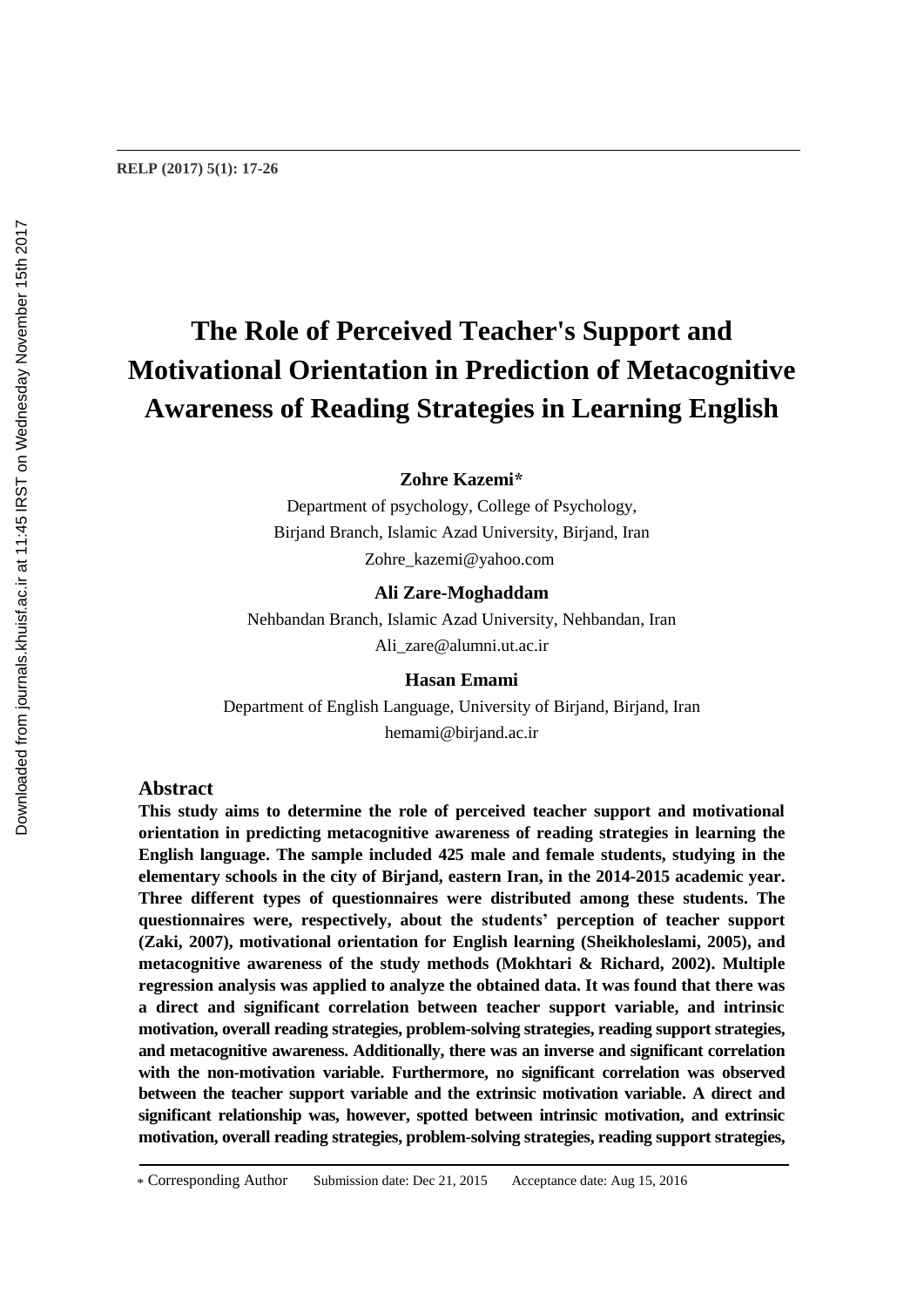**and metacognitive awareness; and an inverse and significant relationship was noticed between the intrinsic motivation and non-motivation variables. Moreover, there existed a direct and significant relationship between extrinsic motivation, and overall reading strategies, problem-solving strategies, reading support strategies, metacognitive awareness and it had an inverse and significant relationship with non-motivation variable. The findings demonstrated that the components of perceived teacher support and motivational orientation (extrinsic motivation, intrinsic motivation, and nonmotivation) provide the possibility of predicting metacognitive awareness of students. Keywords: Perceived Teacher Support; Motivational Orientation; Metacognitive Awareness of Reading Strategies**

## **1. Introduction**

Language is one of the most important and fundamental means of communication among people and its growth and evolution in a human starts from his/her birth and continues until the end of his/her life. Nowadays, knowledge of the English language, as an international language, is a serious requirement to have communication with the rest of the world and achieve academic goals. On one hand, the increasing development of the communications industry around the whole world and also the emergence of the global village, and on the other hand, the dominance of the English language as an important daily language at the international level, demonstrates the necessity of assessing and revising the traditional practices of language teaching in each country (Bakhshi, 2013). In Iran's schools, English language teaching has received much more attention than any other language. It should be mentioned that there is a great number of human resources prepared for teaching language and a huge amount of money is being spent in this field and students, as the valuable assets of the country, spend many hours learning it.

Generally speaking, language teaching and learning in the course of education is of utmost priority. The increasing development of science and technology in various fields would have been impossible without a common language. Therefore, developing

the English language, through a systematic teaching process and by training teachers to be proficient in effective teaching techniques, is a critical priority (Carter, 2002). One of the factors that could affect learning the English language is the perceived teacher support. The teaching qualification is typically defined as the ability of a teacher to effectively satisfy the needs and demands of the teaching profession and apply an integrated set of knowledge, skills, and attitudes in his/her performance (Karimi, 2009). A teacher can associate the education process with pleasure and prosperity or contrariwise, make it an unprofitable process. According to Warner (2003), the success of an educational system depends determinately on the teacher's professional knowledge and skills indicated the professional teachers' unique role in achieving an effective school. The success of a teacher in effective teaching is derived from his/her viewpoint on the teaching profession (Haerizadeh, 2005). In addition, the perceived teacher support by students is correlated with the higher educational achievement and this perception, especially for the students who are at risk of educational failure, is much more prominent (Baker, 1999; Elias & Hines, 2008; Malecki & Demaray, 2006). Various studies have shown that understanding the students' supportive relationships and needs by teachers is positively related to their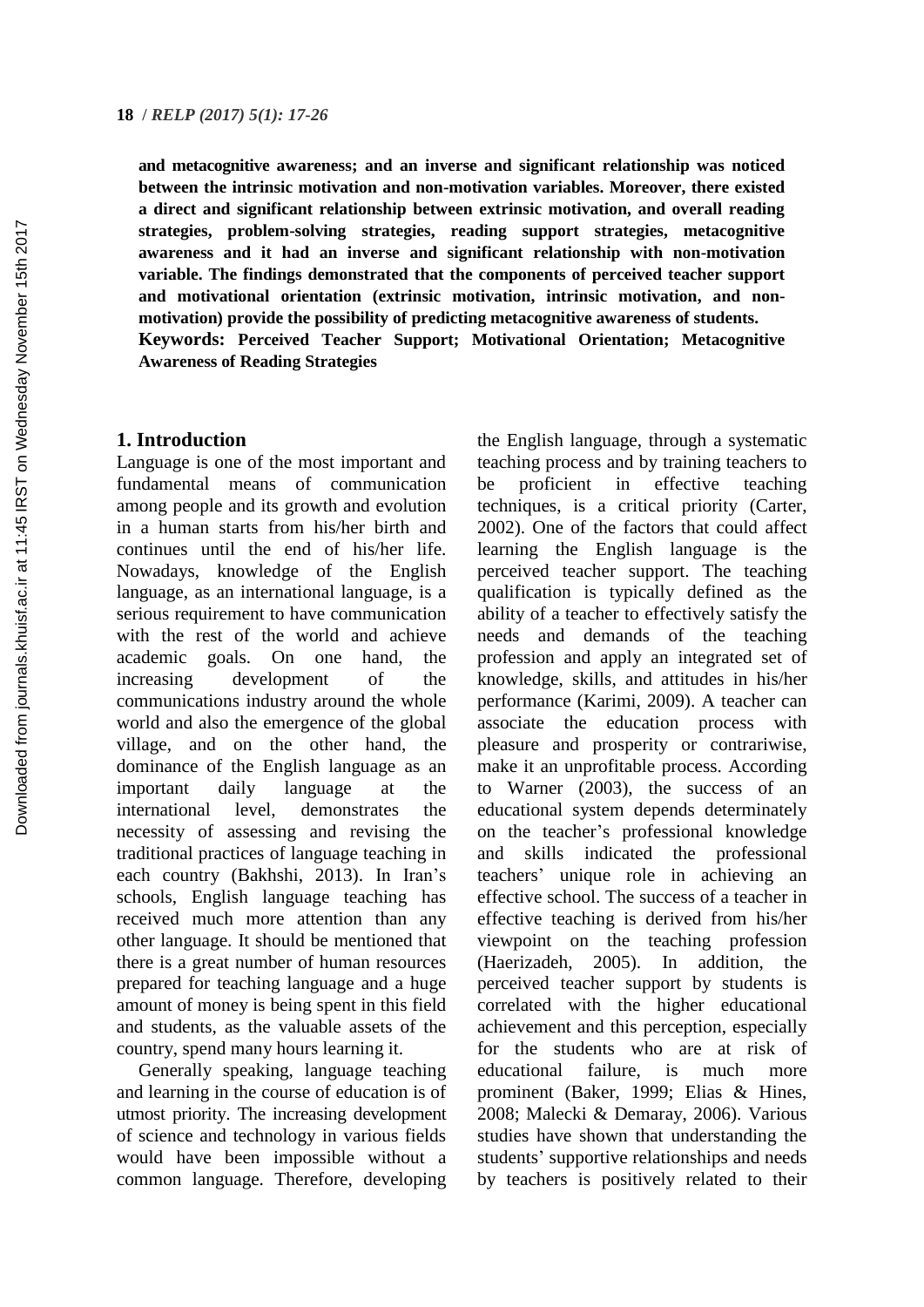higher educational achievement, higher level of commitment, positive relationships with peers, and less behavioral problems (Hammer & Pianta, 2001). Also, the students, who feel that their teachers support them at school, have higher self-esteem and are more interested to satisfy their teachers (Rios, 2003, cited in Bolandi, 2013).

With respect to the role of teachers' emotional support in the learning process, educational researchers, over decades of research, have shown that teachers could influence students' motivation through the classroom reward structure, the classroom discipline, and the curriculum (Bolandi, 2013). Simply put, motivation is a physical or psychological need and a social demand that compels a person to proceed to achieve the ultimate goals. In the first place, motivation is a driving force for learning and after that, in the extended and continuous process of language learning, it acts in the direction of a promotional force. In fact, all factors involved in learning a foreign or a second language comprise a degree of motivation (Daruni, 1998). These studies have verified that a high degree of metacognitive knowledge can help language learners to succeed in storing and processing the new information and find the best ways to practice and reinforce what they have learnt (Costa, 2001; Sternberg, 1998, cited in Rahimi, 2012). Pourtaherian, Khosravi & Mohammadifar (2013) declared that metacognitive strategies are a stronger predictor of students' achievements. Therefore, it is necessary to take this variable into a serious consideration in most schools.

In view of the fact that metacognitive knowledge gives a new awareness to individuals, it could, therefore, help people to become active learners. On the other hand, possessing the ability of relating subjects to each other and being an active learner are among the factors that can help to understand various matters more appropriately and support learners forget

their studied subjects much later (Venden, 2007). In many cases, individuals spend a lot of time studying and reading, but their reading method does not have the required efficiency. Therefore, the lack of attention to efficient and effective studying and reading programs can waste a lot of costs in the educational system and lower the motivation of learners (Saghi, Chalabianloo & Amindoctor, 2011). Thus, the main concern of the present study is to realize whether perceived teacher support and motivational orientation have a role in the prediction of metacognitive awareness of reading strategies in learning English.

# **2. Methodology**

The design of this study is correlational and non-experimental, in which a structural equation modeling approach has been used.

# **2.1.** *Participants*

The statistical population included all male and female students (3500 students) studying in the third and fourth years of the elementary schools in the city of Birjand, eastern Iran, in three disciplines of the humanities, sciences and mathematics and physics, in the 2014-2015 academic year. With regard to the statistical population and Morgan table, the sample size was obtained 425 and the multi-stage sampling was deployed to select students. In this study, six schools selected randomly and selected from each 3 or 2 grade. Public schools and special schools (Nemone, Shahed & Nonprofit) were entering the sample.

## **2.2.** *Instruments*

**The Perceived Social Support Questionnaire (Teacher Support):** This questionnaire was presented by Zaki in 2007. The validity and reliability were studied on 200 male and female students from the universities in the major city of Isfahan and evaluated using the Social Support Scale of Kanz and Navrasel. To assess the validity, the instrument used in this study is Kohlberg's questionnaire. The correlation coefficient of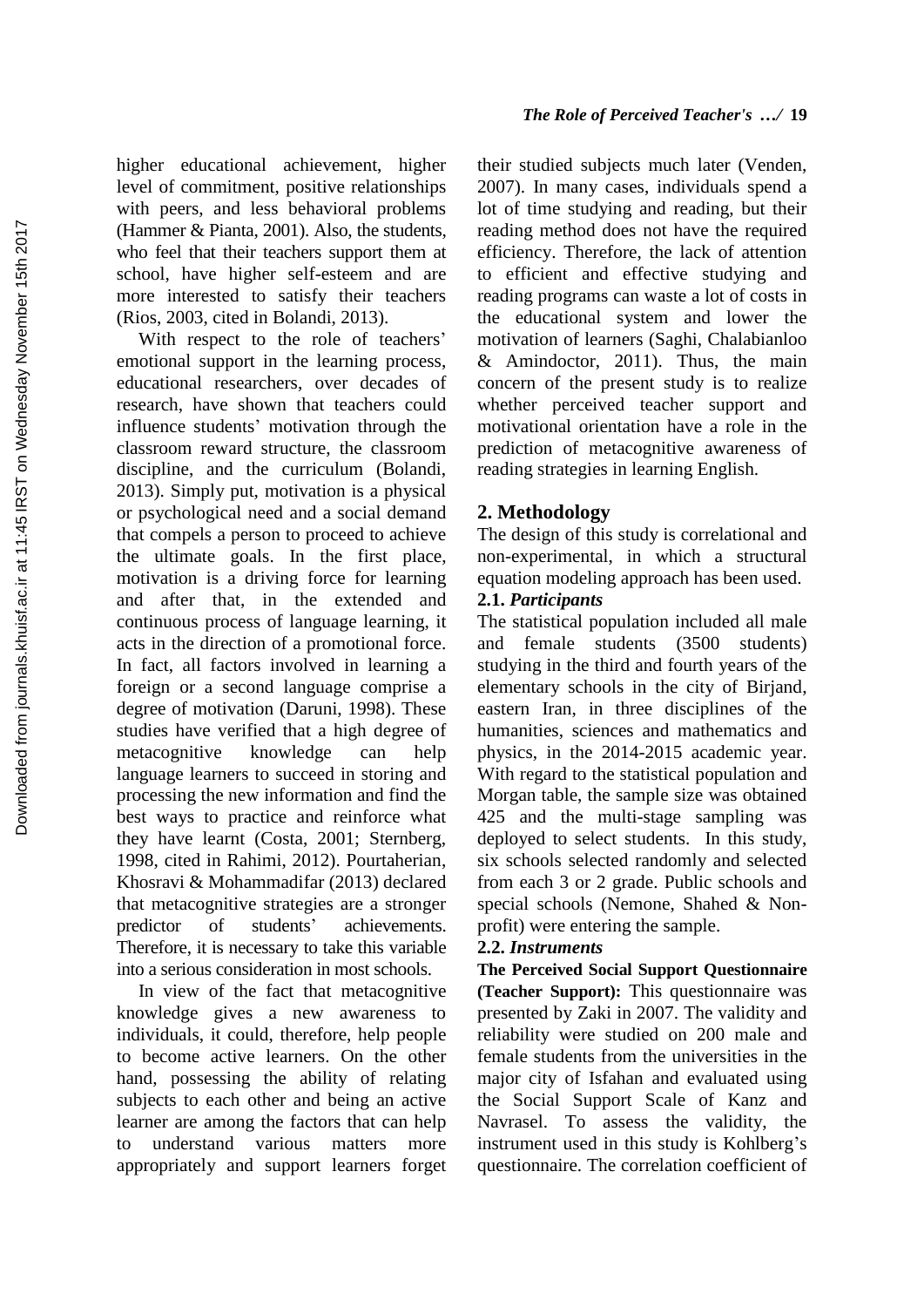reliability (Cronbach's alpha) for all subjects, males, and females was obtained 85%, 87%, and 82%, respectively. As a result, it can be said that the social support scale has an extremely satisfactory reliability and validity and is also applicable, in proportion to the Iranian culture (Bakhshi, 2012).

Since the perceived teacher support questionnaire (12 items) used in this study has the assumptions of KMO equal to 0.90, and Bartlett's test (87, 1138) with 66 degrees of freedom became significant at the level of less than 0.001, the factor results can be trusted. The factor analysis of the questionnaire was carried out by Bakhshi (2012). The principal component analysis was performed by the Oblimin rotation, where 13 simple single factor structures were obtained by removing inappropriate items. As the rotated structural matrix shows, the maximum load factor of 0.7 pertains to item 17 and the minimum load factor of 0.5 pertains to item 16. In order to know the reliability of the measurement tool, Cronbach's alpha was employed; the correlation coefficient of reliability (Cronbach's alpha) for all subjects was 0.85, which is indicative of good reliability (Bakhshi, 2012).

**The Questionnaire of Motivational Orientation in Learning English:** This questionnaire was proposed by Sheikholeslami (2005) in a doctoral dissertation at the faculty of Educational Sciences and Psychology in Shiraz University, as a model for selfregulated learning of English, which is composed of three subscales of intrinsic motivation, extrinsic motivation, and nonmotivation and includes 21 items. The scoring method of the questionnaire is a five-point Likert scale ranging from strongly disagree (1) to strongly agree (5). The validity of the questionnaire was investigated by Bolandi (2012) with the aid of factor analysis. The test-retest reliability coefficient for the subscales of intrinsic

motivation, extrinsic motivation, and nonmotivation was 0.96, 0.76, and 0.70, respectively, and Cronbach's alpha coefficient for the mentioned subscales was 0.82, 0.71, and 0.79, respectively.

**The Metacognitive Awareness of Reading Strategies Questionnaire:** This questionnaire was created by Mokhtari and Reichard (2002). The test was designed to assess juvenile and adult readers' metacognitive awareness of reading comprehension strategies, used by students when studying the issues related to school or university. The metacognitive awareness of reading strategies questionnaire is a new self-assessment scale, which has been designed to evaluate sixth to twelfth grade students' awareness of reading strategies, while reading scientific materials. The main purpose of this instrument is to measure the level of students' awareness of the various processes related to reading as well as their competence in setting the goals and objectives of the respective scientific contents. Providing such information can increase the students' awareness of their own cognitive processes and can also help teachers to better understand the needs of students.

The first factor analysis showed that the questionnaire measures three factors including overall reading strategies, problem-solving strategies, and support reading strategies. Cronbach's alpha was calculated for each sub-scale and varied between 0.89 and 0.93. The three factors comprising this questionnaire were extracted from the findings of 13, 8, and 9 articles, respectively. The data were interpreted based on the prevalent interpretation methods concerning compact scales (such as Hong Kong & Meling, 1995; Oxford, 1990). The validity of the questionnaire has convincingly been guaranteed by the efforts undertaken by the authors mentioned earlier. Cronbach's alpha coefficient was used to evaluate the reliability, where the calculated rate was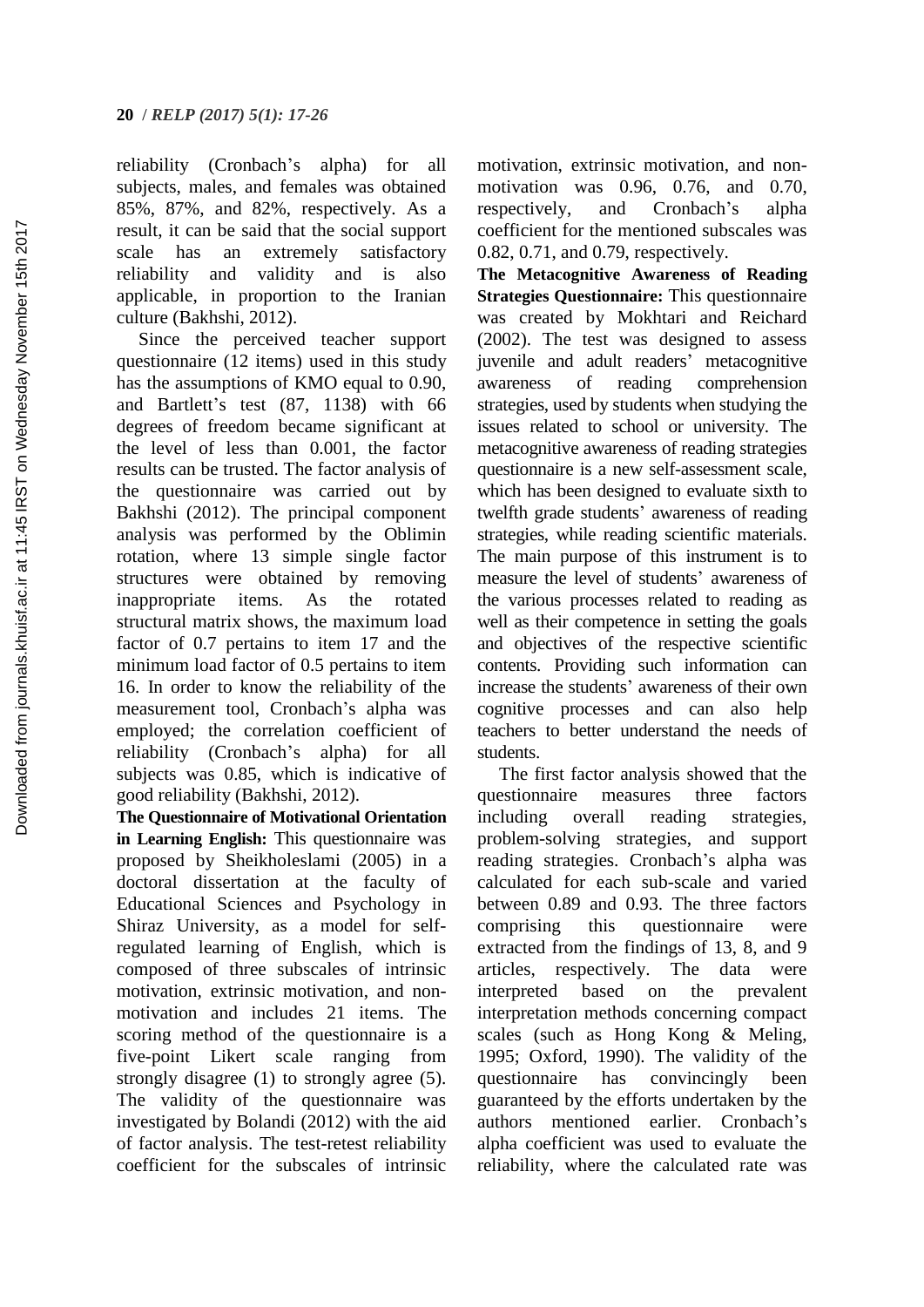reported equal to 0.89 (Mokhtari & Richard, 2002). Library studies to books, articles and scientific journals and websites on the topic of study was carried out. The questionnaire was prepared in accordance with the objectives of the study. After obtaining permission from the Department of Education in Birjand and coordination with the school, visit the school and students were given questionnaires. The objectives of the study were told and students were encouraged to cooperate in the study and answer honestly. After collecting the questionnaires, the data using software SPSS, version 21 was analyzed.

# **3. Results**

In order to study the relationship between variables, their pairwise correlation was determined using Pearson's correlation test, which is presented in Table 1. There was a direct and significant correlation between teacher support variable, and intrinsic motivation, overall reading strategies, problem-solving strategies, reading support strategies, and metacognitive awareness. On the other hand, there was an inverse and significant correlation with the nonmotivation variable at the significance level of 0.01 (*p < 0.01*). Furthermore, no significant correlation was observed between the teacher support variable and the extrinsic motivation variable. In addition, a direct and significant relationship was spotted between intrinsic motivation, and extrinsic motivation, overall reading strategies, problem-solving strategies, reading support strategies, and metacognitive awareness and an inverse and significant relationship was noticed between the intrinsic motivation and nonmotivation variables at the significance level of 0.01 (*p < 0.01*).

Moreover, there existed a direct and significant relationship between extrinsic motivation, and overall reading strategies, problem-solving strategies, reading support strategies, metacognitive awareness and it had an inverse and significant relationship with non-motivation variable at the significance level of  $0.01$  ( $p < 0.01$ ). Additionally, there was a direct and significant relationship between overall reading strategies, and problem-solving<br>strategies, reading support strategies, strategies, reading support strategies, metacognitive awareness at the significance level of  $0.01$  ( $p < 0.01$ ). Added to that, there is a direct and significant relationship between problem-solving strategies, and reading support strategies and metacognitive awareness, and also between reading support strategies and metacognitive awareness at the significance of 0.01 ( $p < 0.01$ ).

# **3.1.** *The Assumptions of the Regression Model*

The Watson camera test was conducted to evaluate the independence of errors. Since according to the results of all regression models, the correlation between the residuals in the regression analysis was less than one and not more than three (i.e., between one and three), this explanation was developed that the assumptions, Perceived teacher support and motivational orientation are the predictor of metacognitive awareness strategies have been effectively established. The tolerance coefficient (tolerance) and the variance inflation factor (VIF) were also used to investigate the multicollinear test between the predictor variables. In each of the significant regression models, the tolerance coefficient was obtained less than one for all predictor variables, and the variance inflation factor, which represent the standard error of regression coefficients, was obtained less than 10. Therefore, the lack of multicollinear assumption was also confirmed and its amount had been displayed in the related tables.

The first hypothesis: Perceived teacher support and motivational orientation are the predictor of metacognitive awareness strategies.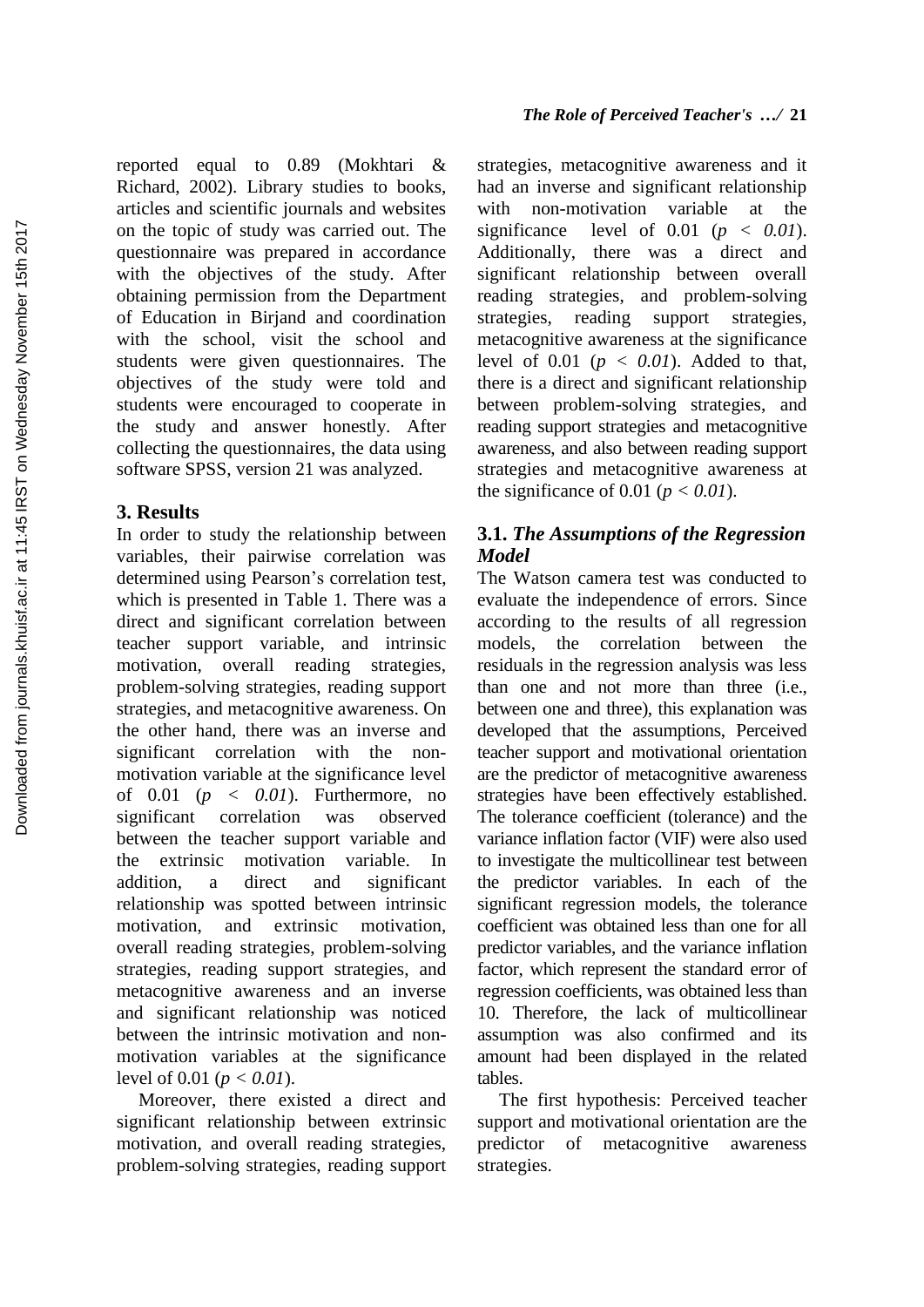#### **22** / *RELP (2017) 5(1): 17-26*

# **Table 1.** *The Correlation Matrix between Teacher Support, Intrinsic Motivation, Extrinsic Motivation, Non-Motivation, Overall Reading Strategies, Problem-Solving Strategies, Reading Support Strategies and Metacognitive Awareness*

|                                      | Teacher's<br>support | Intrinsic<br>motivation | Extrinsic<br>motivation | Non-<br>motivation | The overall<br>reading<br>strategies | Problem-<br>solving<br>strategies | Reading<br>support<br>strategies | Metacognitive<br>awareness |
|--------------------------------------|----------------------|-------------------------|-------------------------|--------------------|--------------------------------------|-----------------------------------|----------------------------------|----------------------------|
| teacher's<br>support                 | $\,1\,$              |                         |                         |                    |                                      |                                   |                                  |                            |
| intrinsic<br>motivation              | $0.349**$            | $\mathbf{1}$            |                         |                    |                                      |                                   |                                  |                            |
| extrinsic<br>motivation              | 0.027                | $.483**$                | $\mathbf{1}$            |                    |                                      |                                   |                                  |                            |
| non-<br>motivation                   | $-0.259**$           | $-0.596**$              | $-0.234***$             | $\mathbf{1}$       |                                      |                                   |                                  |                            |
| the overall<br>reading<br>strategies | $.0223***$           | $0.451***$              | $0.307**$               | $-0.273**$         | $\mathbf{1}$                         |                                   |                                  |                            |
| problem-<br>solving<br>strategies    | $0.295***$           | $0.429**$               | $0.256***$              | $-0.325**$         | $0.722**$                            | $\mathbf{1}$                      |                                  |                            |
| reading<br>support<br>strategies     | $.0258***$           | $0.329**$               | $0.269**$               | $-0.183**$         | $0.735***$                           | $0.698**$                         | 1                                |                            |
| metacognitiv<br>e awareness          | $.0287^{\ast\ast}$   | $0.446**$               | $.0308**$               | $-0.288***$        | $0.908***$                           | $0.893***$                        | $0.903***$                       | $\mathbf{1}$               |

\*\*. Correlation is significant at the 0.01 level (2-tailed).

\*. Correlation is significant at the 0.05 level (2-tailed).

In order to investigate the above hypothesis, multiple regression analysis was simultaneously used in which the metacognitive awareness component entered into the equation as the criterion variable and the components of teacher support, motivation, extrinsic motivation, intrinsic motivation and non-motivation entered as the predictor variables. The test results proved that the model was significant (*p < 0.05 and*   $F = 30.93$ . The model showed that it could indicate the metacognitive awareness variance of 5% - 23%.

According to the above table, the results of regression coefficients revealed that there was a significant relationship (*p < 0.05*) between the components of teacher support, intrinsic and extrinsic motivation (except nonmotivation), and metacognitive awareness strategies, where the contribution of intrinsic motivation is more profound than the other components. In the table 3, the results of examining every previous variable is gathered. According to the table, the assumption of the examination is confirmed for all the previous components except non-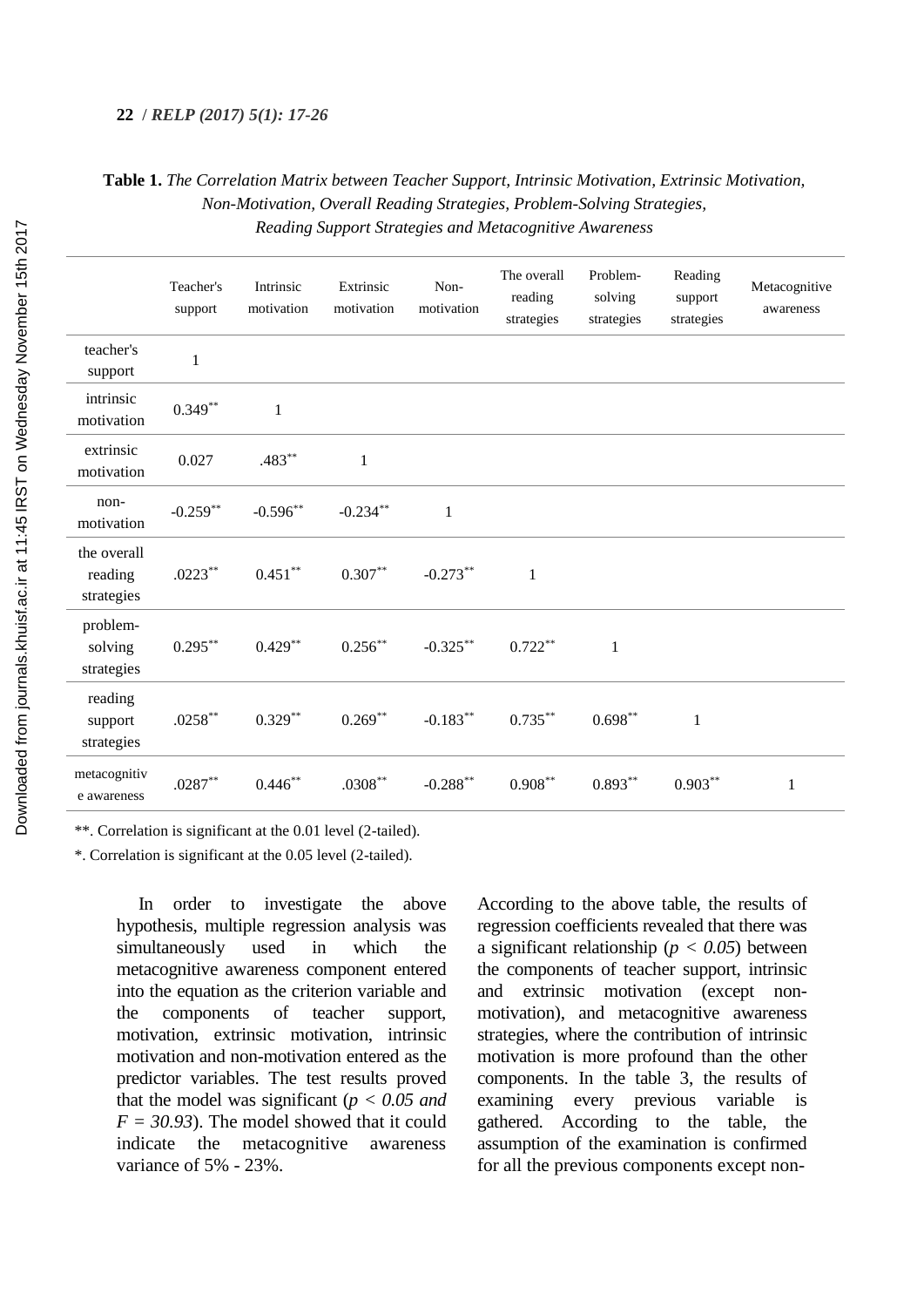| Model      | Sum of<br>Squares | df  | Mean<br>Square | F      | Sig.  | R      | R Square |
|------------|-------------------|-----|----------------|--------|-------|--------|----------|
| Regression | 32.222            | 4   | 8.055          | 30.938 | 0.000 | 0.485a | 0.235    |
| Residual   | 104.668           | 402 | 0.260          |        |       |        |          |
| Total      | 136.890           | 406 |                |        |       |        |          |

**Table 2.** *The results of variance regression for teacher support, intrinsic motivation, extrinsic motivation, and non-motivation on metacognitive awareness*

**Table 3.** *The coefficients of regression for teacher support, intrinsic motivation, extrinsic motivation, and non-motivation on metacognitive awareness*

| Model |                      | Unstandardized<br>Coefficients |               | Standardized<br>Coefficients | t       | Sig.  | linear Statistics |            |
|-------|----------------------|--------------------------------|---------------|------------------------------|---------|-------|-------------------|------------|
|       |                      | B                              | Std.<br>Error | <b>B</b> eta                 |         |       | Tolerance         | <b>VIF</b> |
|       | (Constant)           | 1.809                          | .216          |                              | 8.364   | 0.000 |                   |            |
|       | intrinsic motivation | 0.230                          | 0.051         | 0.290                        | 4.548   | 0.000 |                   |            |
|       | extrinsic motivation | 0.118                          | 0.038         | 0.157                        | 3.095   | 0.002 | 0.467             | 2.143      |
|       | non-motivation       | $-0.020$                       | 0.031         | $-0.035$                     | $-.640$ | 0.522 | 0.740             | 1.351      |
|       | teacher support      | 0.0107                         | 0.030         | 0.167                        | 3.531   | .000  | 0.633             | 1.579      |

motivation variable.  $(0.05 < sig=0.55)$  in the other words, there is a correlation between teacher support variable, intrinsic motivation, extrinsic motivation and metacognitive awareness according to linear regression. Along the previous components, intrinsic motivation has more allotment at predicting metacognitive awareness than the other two components. (Beta coefficient of intrinsic motivation is higher than the other two components) so it can be concluded that intrinsic motivation, extrinsic motivation and teacher support variable can predict metacognitive awareness.

### **4. Discussion**

No research was found to measure all the above components in the literature, but the

results obtained from the pairwise test of the hypothesis confirmed the effect of perceived teacher support on motivation. There is a correlation between teacher support variable, intrinsic motivation, extrinsic motivation and metacognitive awareness. So it can be concluded that intrinsic motivation, extrinsic motivation and teacher support variable can predict metacognitive awareness. About the role of perceived teacher support on students' motivation Karshky et al., 2007) showed that the modalities and quality of the teacher-student relationship and the students' perceptions of teacher support improved the students' educational motivation to a large degree; in fact, considering the role of motivation in the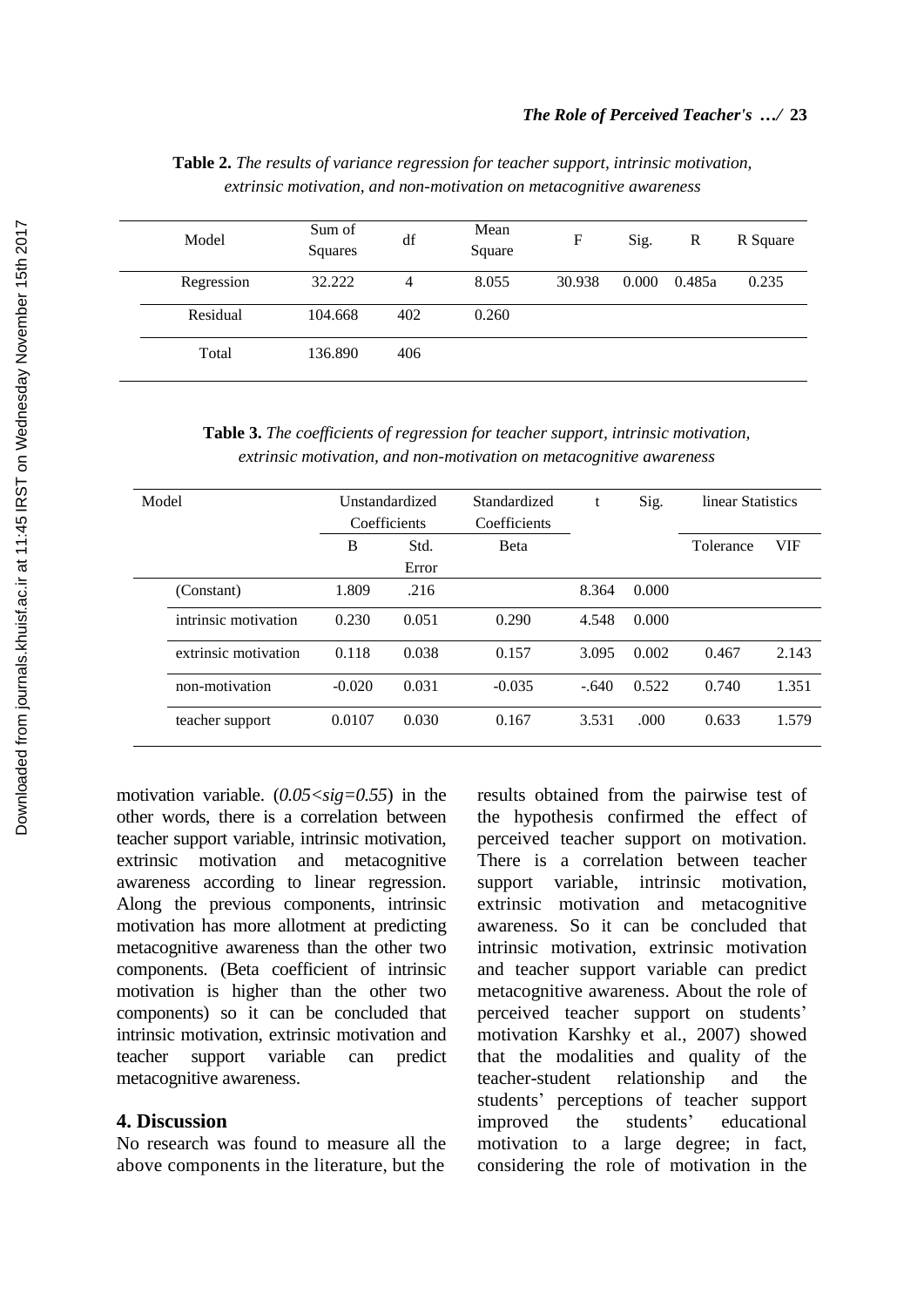teaching process could be an effective aid in language learning. A teacher's awareness of learners' motivation and the relationship of this awareness with the teaching process provides a framework through which the teacher can apply effective teaching methods. Additionally, according to Bakhshi (2012), warm and friendly teachers can increase the students' educational motivation and union seeking. Students' perceptions of teacher support has an important role in their motivation, cognition, and performance. Furthermore, Rayan (2001, cited in Bolandi, 2013) showed that the students, who consider their teacher as an individual supporting their independence and autonomy and establishing a warm and friendly relationship, are intrinsically more excited, feel more competent, and have a stronger desire to do their homework.

It should be indicated that the results of assumption are consistent with the Pourtaherian et al. (2013) research results based on the role of motivation and metacognitive reading strategies in educational achievement. Weinstein & Hume (1998), suggested that teachers, through teaching the studying and learning skills (cognitive and metacognitive reading strategies), can help their students to become more successful learners and play a more active role in their educational fate. Paying attention to students' learning and studying techniques and timely correction can be effective on the educational status of students and raise their motivation. Avanesian (1998) showed that teaching metacognitive strategies was related to both comprehension and learning rate of bilingual students (Taghipour, 2009); hence, a person, who sensibly knows about his/her own abilities and is aware of metacognitive reading strategies, can consequently enhance his/her learning and educational performance.

Chen (2010), in his study on metacognitive

strategies for student learning, concluded that there was a significant relationship between reading and learning and stated that metacognitive training could improve students' comprehension and problemsolving. Therefore, it seems that the application of metacognitive strategies is one of the important determinants in the development of students. Thus, it can be claimed that the present study has properly explained the role of perceived teacher support and motivation in applying metacognitive awareness strategies.

# **5. Conclusion**

Teachers play a vital role in students' performance. In this study, the role of teachers in the form of teacher support was studied. In order to improve the performance of students in learning the English language, teachers must be equipped with the components studied in perceived teacher support in order to establish a healthy and constructive communication. Equipping teachers with this important concept is possible through inclusion of specialized courses, according to the mentioned purposes, in Farhangian University. According to the research results mentioned in the introduction, an individual's metacognition or awareness of learning and self-discovery has a great influence on him/her. In addition, as presented in the hypothesis of this study, metacognition, itself, is affected by variables such as motivation and perceived teacher support. Therefore, in order to achieve the ultimate goal of teaching the English language, metacognition has to be supported by reinforcing perceived teacher support, and motivation should be also protected through a comprehensive educational plan.

According to the results, based on the effectiveness of metacognitive awareness of reading strategies in learning English, it is recommended that teachers, if possible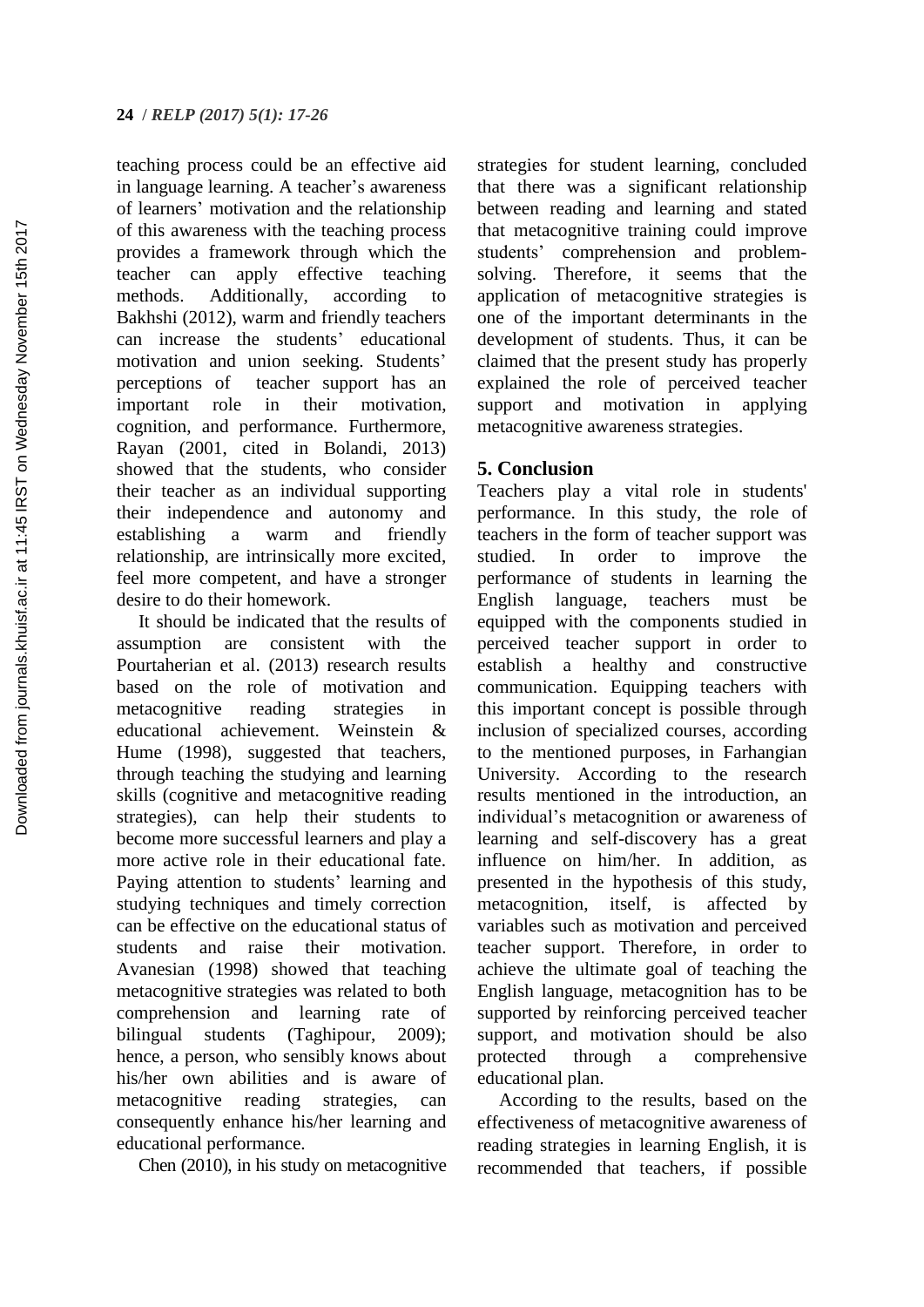from the beginning, familiarize students with these guidelines and emphasize on their application. Furthermore, it is suggested to conduct broader researches in the future on the role of the other aspects of the individual matters, such as students' learning habits and talents, as well as the other relevant variables related to motivational orientation and students' metacognitive awareness of listening strategies.

The results of this research can also assist policy-makers to create a fundamental change in the educational system. The findings of this research can be implicitly utilized in learning and teaching a second language and also in preparing and compiling the students' English course textbooks and self-study books.

# **References**

- Aghazadeh, M. & Ahadian, M. (1997). *Theoretical principles and educational applications of metacognition theories*. Peyvand publications.
- Bakhshi, N. (2012). *The investigation of the relationship between perceived teacher's support, educational motivation and elementary school student's achievement in Darmiyan city*. Unpublished MA thesis, Islamic Azad University, Birjand.
- Bolandi, B. (2013). *The role of the characteristics of the successful language teachers and motivational orientation in educational achievement of English course*. Unpublished MA thesis, Islamic Azad University, Birjand.
- Chen, L.H. (2010). Web-based learning programs: Use by learners with various cognitive styles. *Computers & Education, 54,* 1028-1035.
- Dastlan, M., & Malekzadeh, A. (2010). The impact of self- regularization training on the development of students' English language learning. *The Journal of Foreign Language Teaching, 3*(24), 4-11.

## *The Role of Perceived Teacher's …/* **25**

- Dörnyei, Z. (1998). Motivation in second and foreign language learning. *Language Teaching, 31*(03)*,* 117-135.
- Muller ,C, & Katz ,S .R. & Dance ,L .J. (1999). Investing in teaching and learning dynamics of the teacher-student relationship from each actor s perspective. *Urban Education, 34*(3), 292-337.
- Narimani, M. Khoshnoodnia, B. & Zahed, A. (2013). The role of perceived teacher support in predicting educational selfefficiency of students with learning disabilities. *Journal of Learning Disabilities, 3*(1), 110-128.
- Nokhostin-Goldust, A. & Moinikia, M. (2009). The relationship between self-regulated learning strategies and motivation strategies for learning and students' academic performance of Islamic Azad University of Ardebil. *Journal of Education - Academic curriculum of Islamic Azad University, Khorasgan unit*, 23, 85-100.
- Javadi, M. Keyvanara, M. & Yaghoobi, M. (2010). The relationship between metacognitive awareness of studying strategies and the of students status of Isfahan Medical Sciences university. *Iranian Journal of Education in Medical Sciences, 10*(3), 57-69.
- Karshky, H. Kharrazi, A. N. & Ghazi-Tabatabai, M. (2007). The relationship between the school environmental perceptions and development objectives, whether the type of school, field of study and place of residence makes a difference?. *Psychological and Educational Studies of Ferdowsi University, 23*(5),80-93.
- Kahraman, N. & Sungur, S. (2011). The contribution of motivation beliefs to students, metacognitive strategy use. *Journal of Education and Science, 36(160)*, 3-10.
- Pourtaherian, Z. Khosravi, M. & Mohammadifar, M. (2013). The role of metacognitive reading strategies and study habits in female students' achievement motivation. *Journal of School Psychology, 3*(1), 22-36.